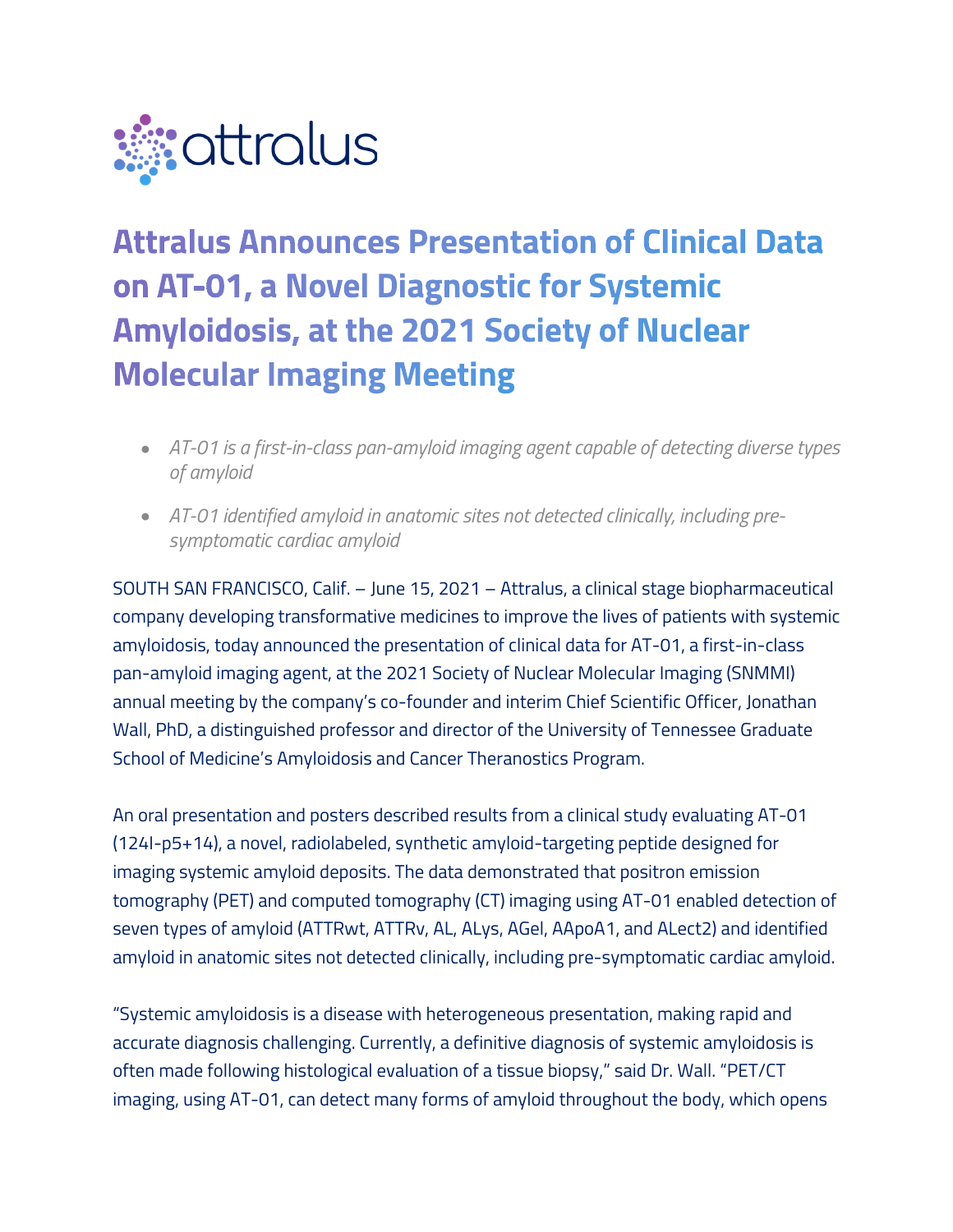up new opportunities for rapid and effective diagnosis. In addition, this imaging modality may provide further clinical information to help improve patient management and disease understanding."

Currently, there are no FDA-approved imaging agents as diagnostics for systemic amyloidosis. Patients typically undergo a multitude of diagnostic tests, none of which can visualize the extent and localization of amyloid deposition across the entire body.

The presentation and posters at SNMMI highlighted the potential of AT-01 to be the first amyloidosis-specific imaging agent with the ability to:

- *PET/CT imaging using AT-01 enabled detection of seven types of amyloid (ATTRwt, ATTRv, AL, ALys, Agel, AApoA1, ALect2)*
- *In many patients, radiotracer uptake in amyloid was observed in anatomic sites not identified in the clinical record, many of these anatomic sites consistent with expected areas of amyloid deposition*
- *PET/CT imaging of patients with amyloidosis using AT-01 provides not only a discrimination of the presence of amyloid, but it also provides additional clinically relevant information that can be used for patient management and improving outcomes.*
- *A facile region of interest image analysis can quantify the uptake of AT-01 in abdominothoracic organs and provide the basis for a routine method for quantifying amyloid load in patients with systemic amyloidosis.*

"We anticipate that use of AT-01 in PET/CT imaging of patients with amyloidosis will become an essential tool not only to accelerate diagnosis, but to provide clinically-relevant information for patient management and improving outcomes," said Gregory Bell, MD, Chief Medical Officer at Attralus. "Importantly, these data are invaluable as we develop a portfolio of pan-amyloid removal (PAR) therapeutics for systemic amyloidosis which offer the potential to remove toxic, disease-causing amyloid and to reverse disease pathology."

AT-01 is currently being evaluated in a Phase 1/2 clinical trial in patients with a range of types of systemic amyloidosis. The SNMMI presentations and posters are available on the Attralus website at www.attralus.com.

# **About AT-01 Pan-Amyloid Diagnostic**

AT-01 utilized our pan-amyloid technology to develop an amyloid specific imaging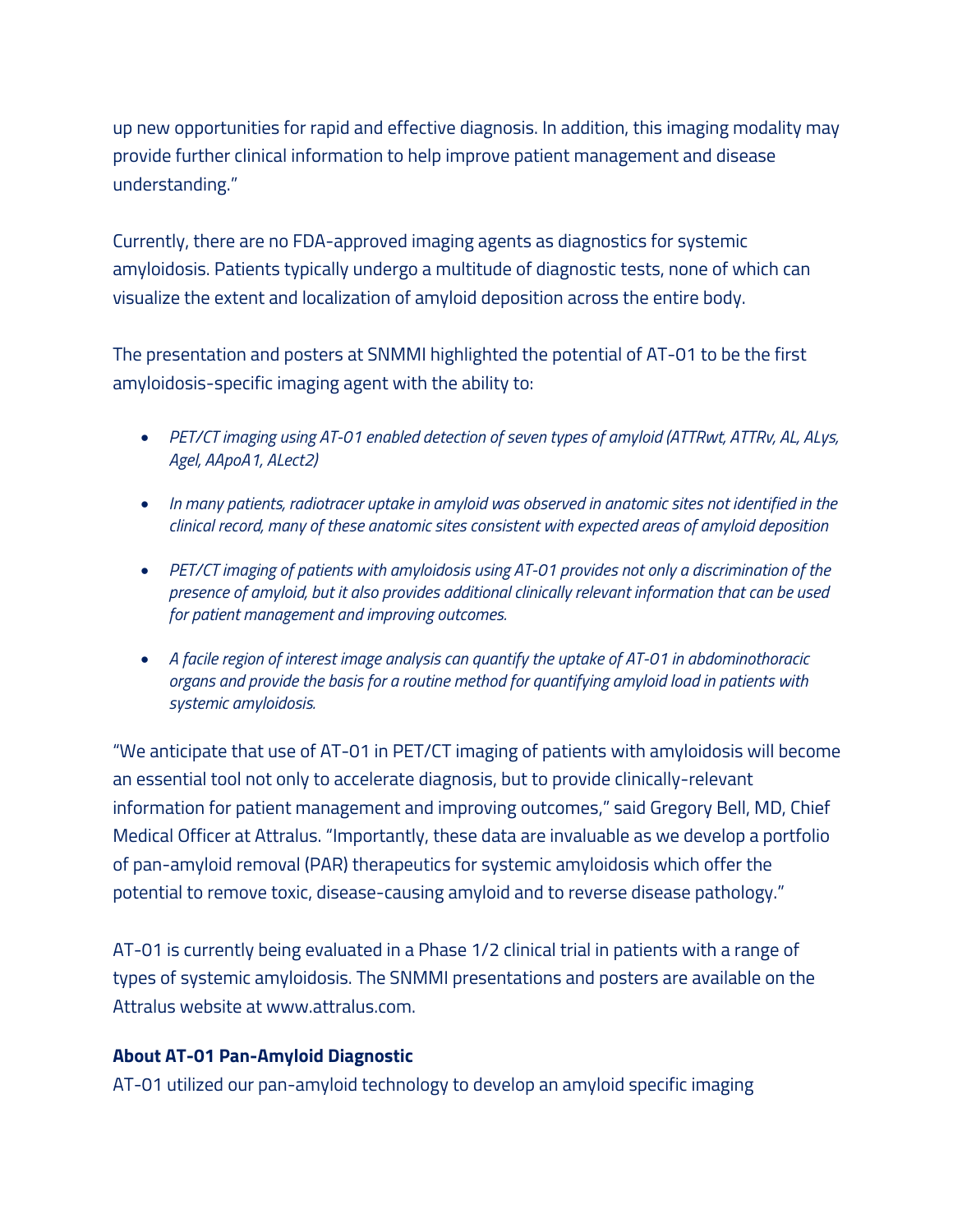radiotracer to detect all types of systemic amyloidosis. The peptide radiotracer has been shown to detect all types of amyloid, including AL and ATTR, in major organs such as the heart, kidney, liver and spleen.

# **About AT-02 PAR Therapeutic**

AT-02 is a fusion of our PAR-peptide technology with an IgG1 antibody. The proprietary peptide binds to all types of amyloid and delivers the antibody to the site of disease to stimulate the immune system to remove amyloid

#### **About AT-03 PAR Therapeutic**

AT-03 is a fusion of our PAR-SAP technology with a single chain Fc. The PAR-SAP component mediates binding to all types of amyloid and the single chain Fc to stimulates the immune system to remove amyloid.

## **About AT-04 PAR Therapeutic**

AT-04 is a fusion of our PAR-peptide technology with the Fc component of an IgG1 antibody. The PAR-peptide mediates binding to all types of amyloid and the Fc stimulates the immune system to remove amyloid.

#### **About Systemic Amyloidosis**

Systemic amyloidosis encompasses a diverse group of rare diseases that occur due to accumulation of toxic amyloid fibrils in tissues and organs, a consequence of aberrant protein misfolding events. These diseases are progressive, debilitating and often fatal. Systemic amyloidosis is significantly underdiagnosed due to low awareness, lack of specific symptoms, and no current disease-specific diagnostics. The two most common forms of systemic amyloidosis are immunoglobulin light-chain (AL) amyloidosis and transthyretin amyloidosis (ATTR).

#### **About Attralus**

Attralus is a clinical stage biopharmaceutical company focused on creating transformative medicines to improve the lives of patients with systemic amyloidosis. The company's proprietary pan-amyloid removal (PAR) therapeutics are designed to directly bind to and remove toxic amyloid in organs and tissues. By targeting the universal disease-causing pathology in systemic amyloidosis diseases, PAR therapeutics have the potential to treat and reverse disease in patients with all types and stages of systemic amyloidosis. Attralus was